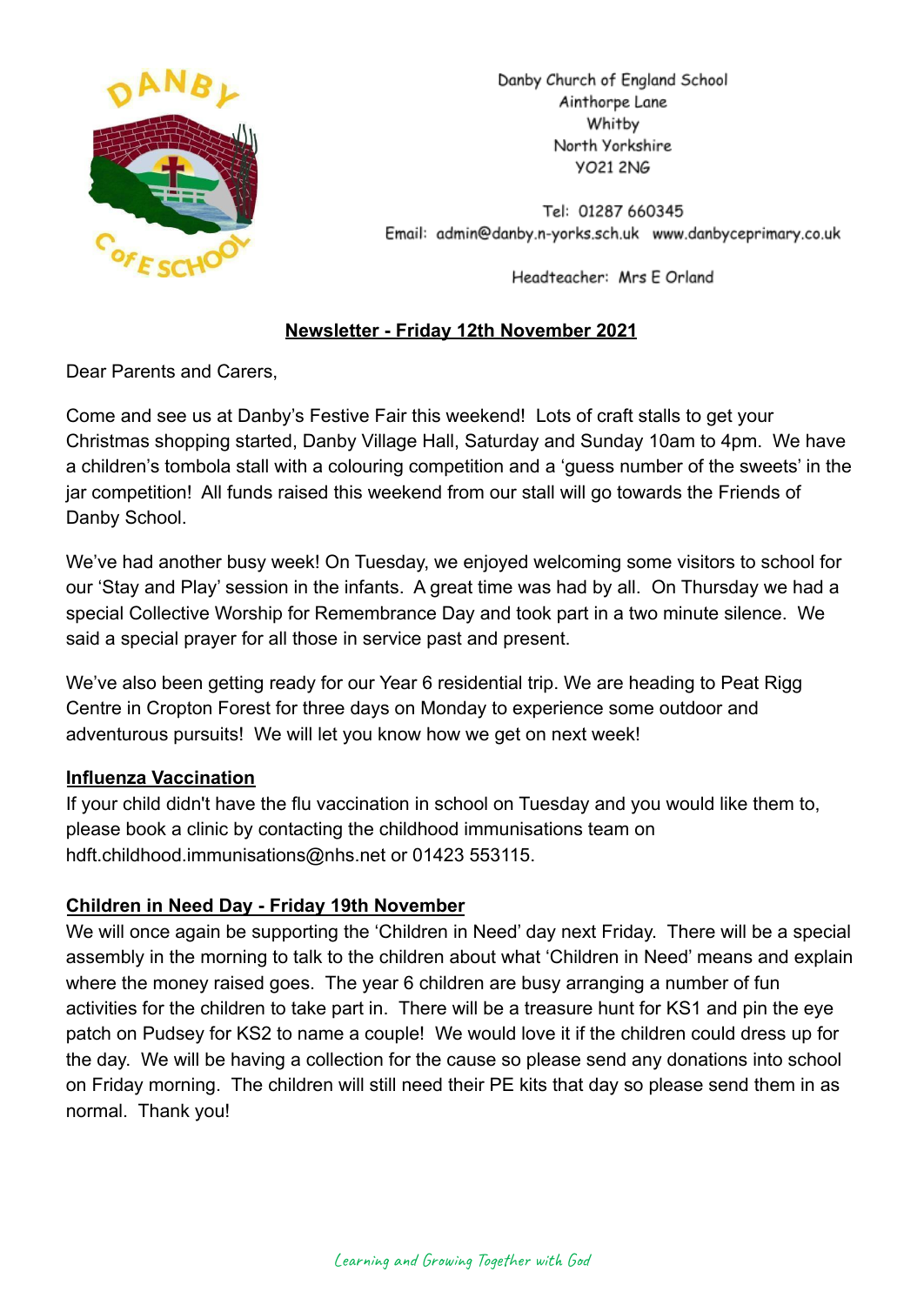## **St Hilda's Day Service - Thursday 18th November**

Next Thursday morning, the whole school will be travelling to Egton Church to take part in a St Hilda's Day service together with children from Egton School. We will travel by coach and return to school after the service in time for lunch.

## **Whitby Music Centre - Free Choir and Violin Lessons**

Whitby Music centre is opening a new choir this Saturday which will run every Saturday morning at 10.15 at Whitby  $6<sup>th</sup>$  Form. To begin with, the choir session will last for half an hour and we are mostly interested in children of primary school age. Attendance to the choir is free.

I'd also like to take the opportunity to tell you about our beginner Violin groups at Whitby Music Centre and invite you to sign up for today's exclusive offer for free music lessons. It will be a great opportunity to kick-start a musical journey.

The free lessons (which include free hire of an instrument) will be starting on the 6th of November at Whitby Music Centre on a Saturday Morning. The group lessons will last for 30 minutes; places are limited and will be allocated on a first come first served basis.

If you are interested or have any questions please email Bob.Butterfield@northyorks.gov.uk or william.osborn@northyorks.gov.uk. These group lessons will be free until July 2022 (including instrument hire), after which point normal Music Centre Charges will apply.

I hope you'll be able to take advantage of this fantastic opportunity and look forward to hearing from you soon.

Interested children could attend both the choir and the violin lessons on Saturday mornings as they have been timed to allow for this.

We will be offering free music lessons on Brass, Woodwind, Guitar & Drums later in the year.

Best Wishes,

Bob Butterfield WMC Manager

## **Bag2School**

Thank you to everyone who supported the Bag2School fundraiser on Tuesday. We raised £58.20 for the 'Friends of Danby School' fund.

#### **Christmas Raffle Prizes**

We are starting to collect prizes for the Christmas raffle so if you have anything you can donate, please send them in to school. We're happy to store them in school if you'd like to bring them in as soon as you have acquired some! We desperately need the Christmas raffle to generate lots of funds for FoDS so the bigger the raffle, the better! Thank you very much for your help.

## **Children in Distress 'Love in a Box' Shoebox Appeal**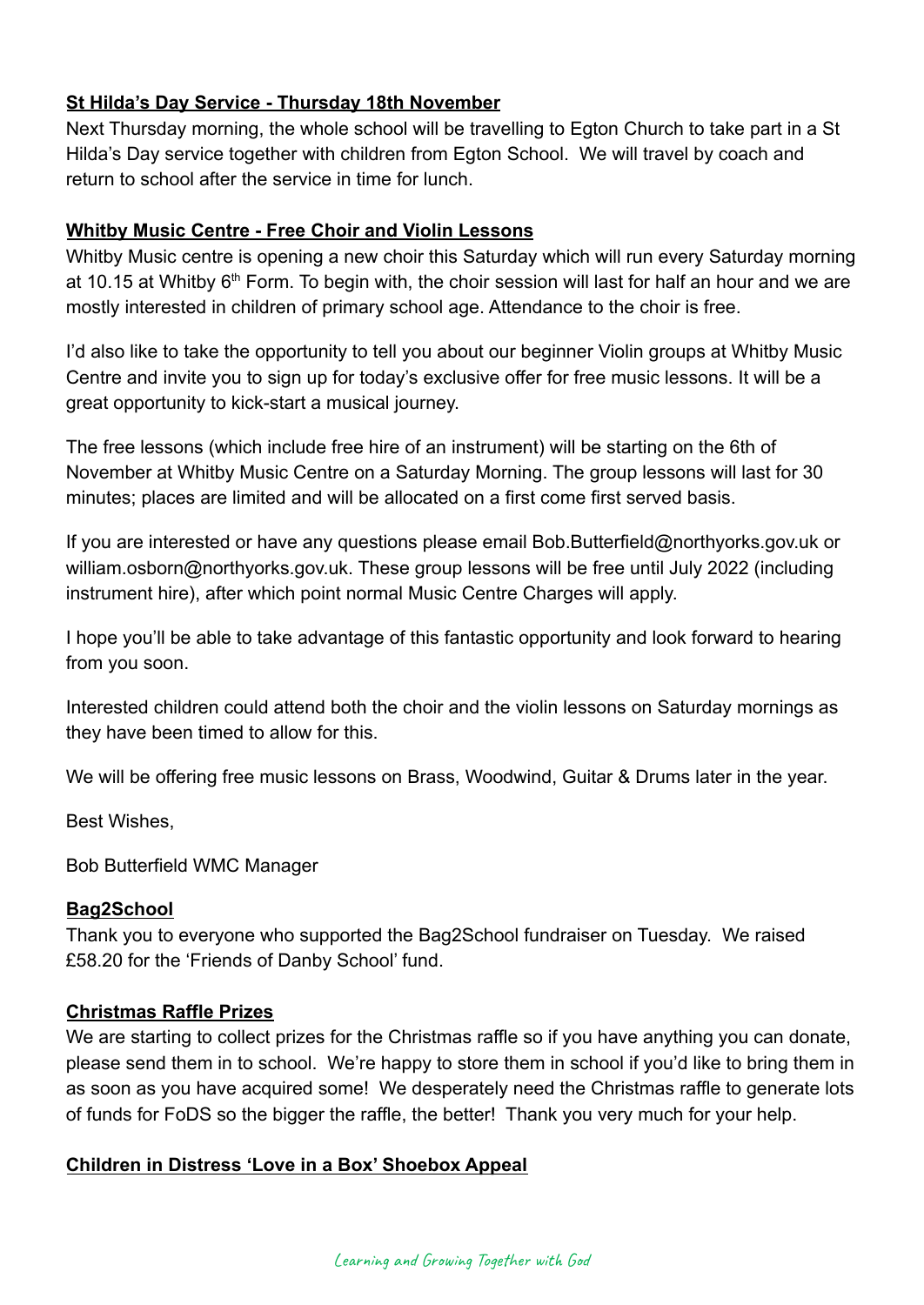Thank you to those that supported the Children in Distress shoebox appeal this week. The representative that collected the boxes was very grateful.

### **Easy fundraising**

Do you do your Christmas shopping online? If you do you could help FoDS raise money with no cost or effort from you! We are registered with easyfundraising.org.uk which gives the Friends of Danby School donations if you shop online and sign up to support Danby CE VA Primary School.

It's a really easy way to raise money – you just use the easyfundraising site to shop online with more than 3,300 well known online stores like Amazon, Argos, John Lewis, ASOS, Booking.com, eBay, Boden, and M&S and when you make a purchase, the retailer sends us a free donation, at no extra cost to you.

FoDS would love to raise as much as possible for contributions towards travel costs, swimming lessons, residential trips and many more activities for the children.

Please visit our easyfundraising page at:

#### [Danby School Easyfundraising](https://www.easyfundraising.org.uk/causes/danbysch/?q=Danby%20School&cat=cause-autosuggest)

and click 'join us'. Thank you.

#### **Coop Community Fund**

I am delighted to say that we have been chosen for the next round of the Co-op Local Community Fund! From 24 October 2021 to 22 October 2022 Co-op members can choose to raise funds for Danby School every time they shop. For every £1 members spend on selected Co-op branded products and services, 2p will go into their membership account.

To collect rewards and contribute to Danby School, swipe or scan your membership card every time you shop. [Click here](https://co-operate.coop.co.uk/groups/danby-church-of-england-primary-school/) for more information about our cause.

Thank you in advance for your support to our children and our school.

#### **Diary Dates**

| Swimming                              | Thursdays, 25/11, 9/12,             |
|---------------------------------------|-------------------------------------|
| l Forest School                       | Thursdays, 18/11, 2/12              |
| <b>Break up for Christmas holiday</b> | Friday 17th December 2021 at 3.30pm |

Next week I will be away with Year 6 at Peat Rigg on Monday, Tuesday and Wednesday, Egton on Thursday and Danby on Friday.

With best wishes,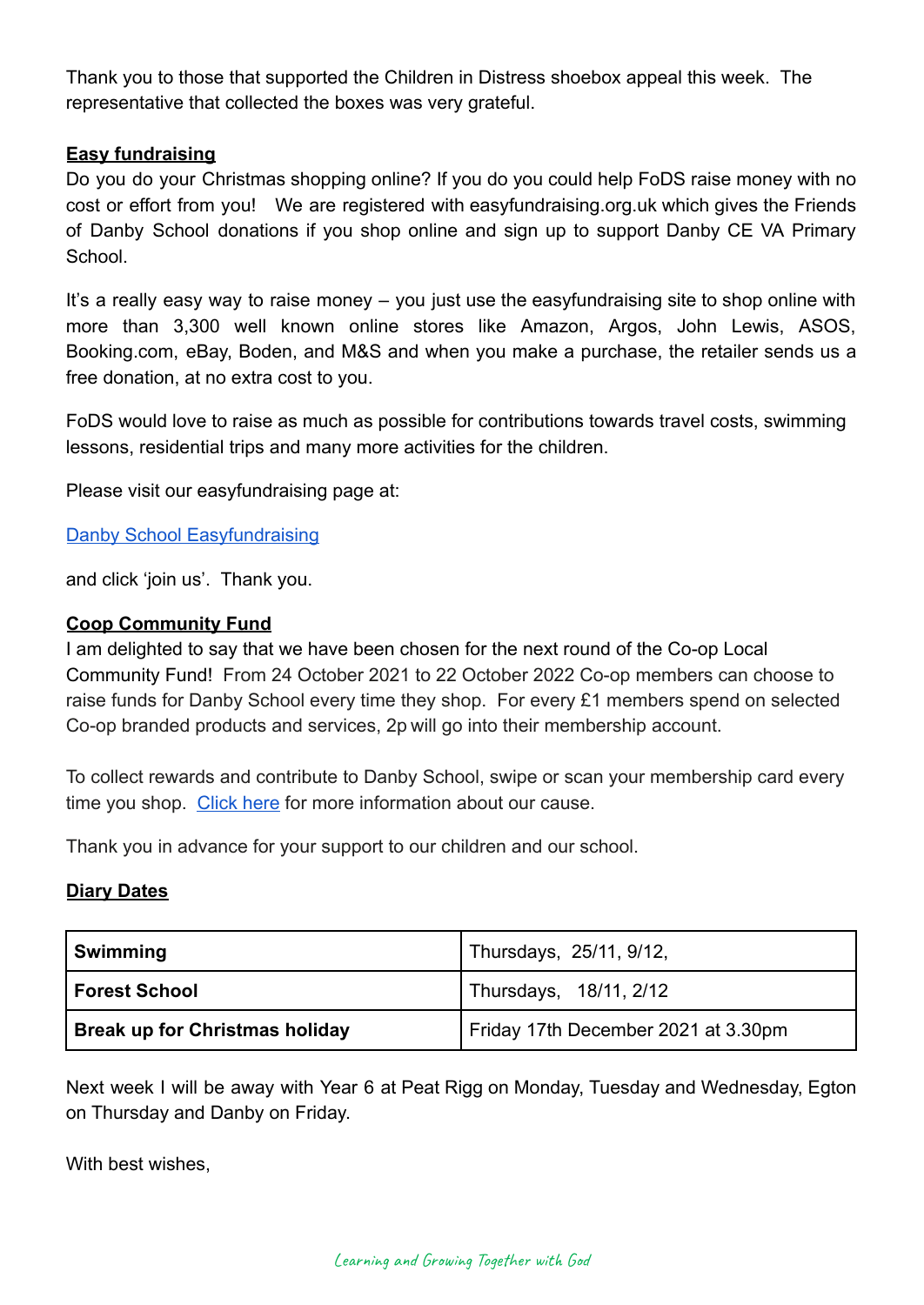Mad

Liz Orland **Headteacher** 

# **The information below has not changed but is still relevant.**

#### **Covid-19 current rules on self isolation**

Individuals are not required to self-isolate if they live in the same household as someone with COVID-19, or are a close contact of someone with COVID-19, and any of the following apply:

- they are fully vaccinated
- · they are below the age of 18 years and 6 months
- · they have taken part in or are currently part of an approved COVID-19 vaccine trial
- · they are not able to get vaccinated for medical reasons

Instead NHS Test and Trace will make contact and advise that a PCR test is taken.

Therefore, children are allowed to come to school even if someone in their household has tested positive but only if they have no symptoms themselves.

Pupils, staff and other adults must not come into the school if they have symptoms, have had a positive test result or other reasons requiring them to stay at home due to the risk of them passing on COVID-19 (for example, they are required to quarantine).

#### **Breakfast Club**

Just a reminder that breakfast club is available daily from 8am. Bookings are not always necessary. £2.50 per child including breakfast.

#### **Esk Moors Caring Activity Club**

The Kid's Activity Club run by Esk Moors Caring runs from 5.00pm - 6.00pm at Danby Village Hall and is only £2.00 per child. Children over 8 can attend unaccompanied, children between 5-8 years old, please bring an adult. Please support your local club if you can.

#### **Computers for Sale**

As both schools have shifted onto use of laptops and Chromebooks in our classrooms, we have a number of PC's, monitors and keyboards available for purchase from Danby School if anyone